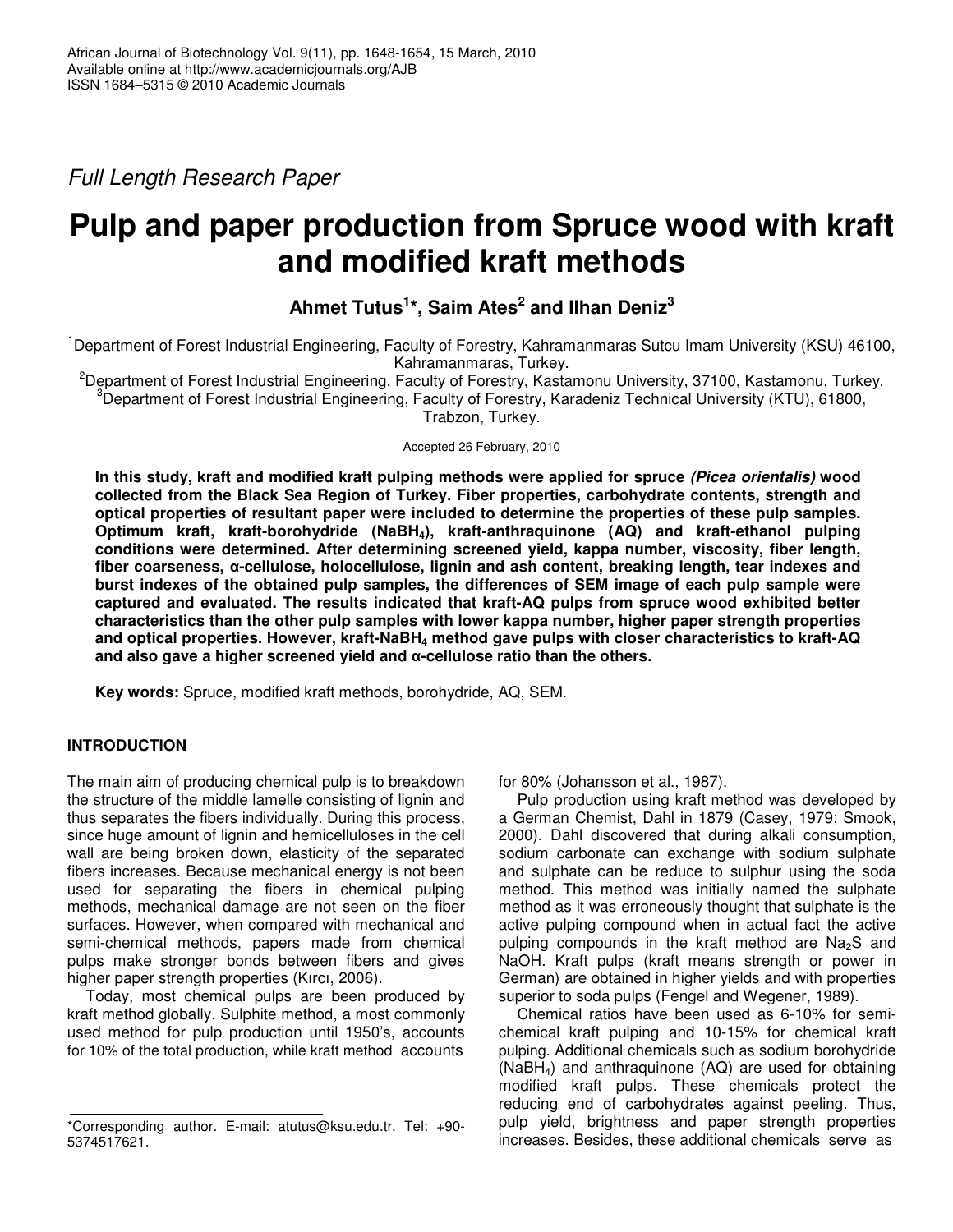| <b>Pulping</b>          | <b>Pulping conditions</b>       |    |              |            |             |                          |        |  |  |  |  |  |
|-------------------------|---------------------------------|----|--------------|------------|-------------|--------------------------|--------|--|--|--|--|--|
| methods                 | Active alkali (%) Sulfidity (%) |    | Temp. $(°C)$ | Time (dak) | Ethanol (%) | $N$ aBH <sub>4</sub> (%) | AQ (%) |  |  |  |  |  |
| L.a. kraft              | 20                              | 30 | 170          | 90         |             |                          |        |  |  |  |  |  |
| IH.a. kraft             | 30                              | 20 | 170          | 90         |             |                          |        |  |  |  |  |  |
| Kraft-NaBH <sub>4</sub> | 30                              | 20 | 170          | 90         |             | 0.5                      |        |  |  |  |  |  |
| Kraft-AQ                | 30                              | 20 | 170          | 90         |             | -                        | 0.5    |  |  |  |  |  |
| Kraft-Ethanol           | 15                              | 10 | 170          | 90         | 50          |                          |        |  |  |  |  |  |

**Table 1.** Pulping conditions for obtaining kraft and modified kraft pulps from oriental spruce wood.

Liquor to wood ratio = 4/1; L.a. kraft = kraft pulping with lower alkali ratio; H.a. kraft = kraft pulping with higher alkali ratio.

a catalyser during cooking and causes lower cooking time and temperature (Hafızoglu and Deniz, 2007). In industrial application process, variables for kraft pulping are selected as about 165 - 170°C, 1.5 - 2 h cooking time and  $3/1 - 5/1$  liquor to wood ratio (Ryhdolm, 1965).

Kraft and modified kraft methods have some advantages. These are: all species can be used as raw material, it offers short cooking time, high strength properties of pulps, poor sensitivity to bark, more insufficient pitch problem, easier recycling of chemicals and waste water as well as production of some secondary products such as turpentine, tall oil and lignin derivatives. However, there are also some disadvantages such as higher establishment costs, higher smelling problem, darker pulps and low beating abilities (Bensend, 1975; Gullichsen and Fogelbolm, 2000).

The objective of this study was to compare different modified kraft pulping methods for processing spruce (*P. orientalis*) wood for the purpose of producing paper-grade pulp. We also focused on the characteristics of the pulp samples and pulp strength properties obtained from the kraft (lower active alkali ratio, denoted as L.a. kraft), kraft (higher active alkali ratio, denoted as H.a. kraft), kraftborohydride (kraft NaBH<sub>4</sub>), kraft-anthraquinone (kraft AQ) and kraft-ethanol methods.

#### **MATERIALS AND METHODS**

#### **Materials**

Oriental spruce *(P. orientalis)* has natural spread area on Northerneast cost of the Anatolia with about 135.959 ha. Especially, it spreads on northern braes of the mountains at 1200-2400 m altitudes (Bozkurt and Erdin, 1997). As the raw material for this study, oriental spruce wood was selected from Eastern Black Sea cost of Turkey.

#### **Chemical composition of spruce**

TAPPI T 257 cm-85 and TAPPI T 264 om-88 standard methods were used for the preparation and sampling of oriental spruce wood for chemical analyses. The raw materials were analyzed for holocellulose,  $\alpha$ -cellulose, lignin, ash, alcohol–benzene extractable, cold and hot water and 1% soda soluble, in accordance with the TAPPI Standard Methods (Anonymous, 1992): T-203-0S-61, T-222,

T-221, T-204, T-257 and T-212, respectively. Five replicates were done for each experiment.

#### **Pulping and morphological properties of pulp samples**

To determine kraft and modified kraft pulping conditions, literature studies were searched and optimum cooking conditions were selected for each kraft (L.a. kraft and H.a. kraft), kraft-AQ, kraft-NaBH<sup>4</sup> and kraft-ethanol method. Selected cooking variables are shown in Table 1 for all kraft and modified kraft methods.

The cooking trials were carried out in 15 L electrically heated laboratory cylindrical type rotary digester and governed with digital temperature control system. At the end of pulping, pressure was reduced to atmospheric pressure and then pulps were washed, disintegrated in a laboratory type pulp mixer with 2 L capacity and screened on a Noram type pulp screen with 0.15 mm slotted late. Pulp yield was determined as dry matter obtained on the basis of oven dried raw material. The reactor was loaded with 500 g oven dried wood chips for each trial and cooked with appropriate chemicals needed as shown in Table 1.

Kappa number and viscosity were determined in accordance with T 236 cm-85 and T 230 om-94, respectively. To obtain hand sheets and to determine the strength properties of the paper sheets, TAPPI Standard Methods (Anonymous, 1992) were applied. For obtaining brightness and opacity of the pulp samples, ISO Standard Methods (Anonymous 1997a; Anonymous 1997b) were used. Fiber lengths and fiber coarseness of the pulp samples were determined in Fiber Quality Analyzer (FQA).

#### **Scanning electron microscope (SEM) measurement of pulp fibers**

The fiber surfaces of the kraft, kraft-AQ, kraft-NaBH<sub>4</sub> and kraftethanol pulp were observed using a scanning electron microscope (SEM). Using a solid-state backscatter, images were acquired at 300×magnification. The acceleration voltage was 5 kV and the working distance was 8 – 10 mm.

### **RESULTS AND DISCUSSION**

Main chemical composition and some solubility values of the oriental spruce wood were determined and shown in Table 2. As shown in Table 2, lignin content of spruce wood was found as 25.20%, which is comparable to all softwoods (25 - 32%), it is however, substantially higher than all annual plants and hardwoods (17-26%). The average holocellulose content of spruce wood was found as 74.46%; most annual plant and coniferous were 68-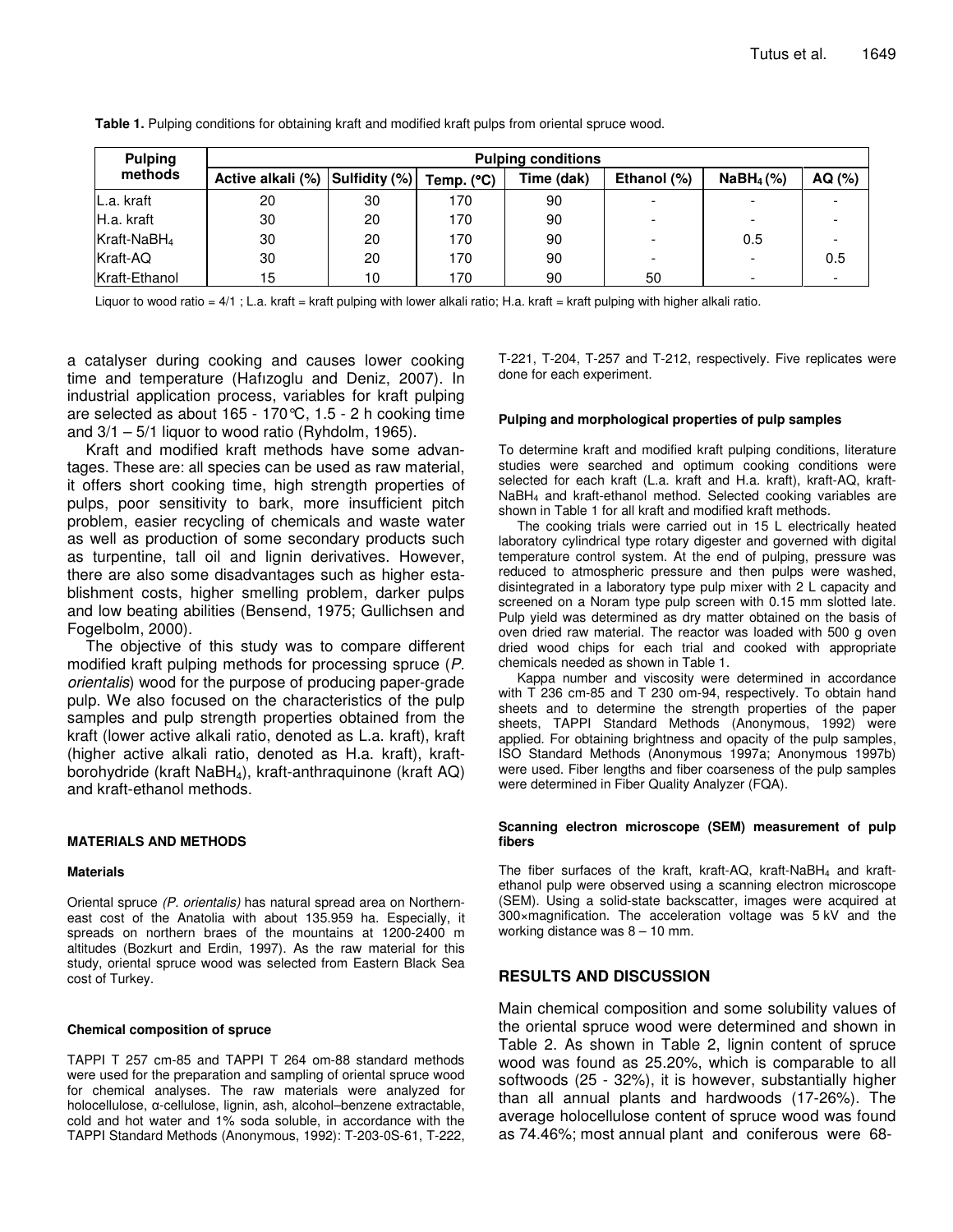| <b>Chemical Composition</b> | Mean $(\%)$ | S.d. | <b>Coniferous</b> |
|-----------------------------|-------------|------|-------------------|
| Holocellulose               | 74.46       | 0.24 | $68 - 74$         |
| α-Cellulose                 | 44.31       | 0.31 | $40 - 45$         |
| Lignin                      | 25.20       | 0.27 | $25 - 32$         |
| Ash                         | 0.32        | 0.19 | < 1               |
| Alcohol-benzene solubility  | 3.40        | 0.23 |                   |
| 1% NaOH solubility          | 10.26       | 0.33 |                   |
| Hot water solubility        | 2.81        | 0.22 | $2 - 6$           |
| Cold water solubility       | 1.47        | 0.25 | $2 - 5$           |

| Table 2. Some chemical analyses results of oriental spruce wood. |  |  |  |  |  |
|------------------------------------------------------------------|--|--|--|--|--|
|------------------------------------------------------------------|--|--|--|--|--|

S.d. = Standart deviation.

**Table 3.** Some chemical, strength and optical properties of oriental spruce wood pulp samples obtained wit kraft and modified kraft methods.  $(45 \pm 5 \text{ SR}^{\circ})$ .

| <b>Pulping methods</b>  | Yield<br>ped<br>(%)<br>အိ | Reject<br>$\mathcal{E}$<br>reen<br>__<br>თ | (%)<br>yield<br>Total | mber<br>ž<br>Kappa | (cp)<br>Viscosity | Holocellulose<br>(%) | $\mathcal{S}$<br>Cellulose<br>ě | (%)<br>Lignin | (%)<br>Ash | Index<br>$m^2$ (g)<br>ξ<br>මූ | ength<br>ත<br>eakil<br>m | Index<br>m <sup>2</sup> /a<br>್ರ<br>ε<br><u>n</u><br>(kPa<br>ᄝ | ness<br>Ξ<br>ঢ়ৣৡ<br>$\mathbf{m}$<br><b>OSI</b> | $\mathcal{S}$<br>Opacity<br><u>so</u> |
|-------------------------|---------------------------|--------------------------------------------|-----------------------|--------------------|-------------------|----------------------|---------------------------------|---------------|------------|-------------------------------|--------------------------|----------------------------------------------------------------|-------------------------------------------------|---------------------------------------|
| L.a. kraft              | 43.60                     | 4.1                                        | 47.70                 | 49.90              | 23                | 92.4                 | 87.1                            | 7.58          | 0.27       | 8.51                          | 5.15                     | 3.64                                                           |                                                 | 15.10 97.58                           |
| H.a. kraft              | 42.10                     | 0.3                                        | 42.40                 | 19.33              | 15                | 95.3                 | 85.6                            | 2.94          | 0.21       | 7.62                          | 4.65                     | 3.09                                                           |                                                 | 27.45 98.23                           |
| Kraft-NaBH <sub>4</sub> | 44.50                     | 0                                          | 44.50                 | 18.60              | 12                | 97.0                 | 87.6                            | 2.83          | 0.19       | 8.06                          | 4.86                     | 3.21                                                           |                                                 | 25.75 96.56                           |
| Kraft-AQ                | 43.50                     | 0                                          | 43.50                 | 14.70              | 14                | 97.5                 | 86.2                            | 2.23          | 0.20       | 8.24                          | 5.02                     | 3.45                                                           |                                                 | 29.98 97.98                           |
| Kraft-Ethanol           | 40.60                     | 3.91                                       | 44.51                 | 52.00              | 24                | 90.7                 | 85.2                            | 7.94          | 0.23       | 7.85                          | 4.95                     | 3.30                                                           |                                                 | 18.63 97.74                           |

L.a. kraft = **K**raft pulping with lower alkali ratio; H.a. kraft = kraft pulping with higher alkali ratio.

| <b>Pulping methods</b>  | <b>Morphological properties</b> |                    |                   |  |  |  |  |  |
|-------------------------|---------------------------------|--------------------|-------------------|--|--|--|--|--|
|                         | Sample numbers                  | Fiber lengths (mm) | Coarseness (mg/m) |  |  |  |  |  |
| L.a. kraft              | 4514                            | 2.21               | 0.230             |  |  |  |  |  |
| H.a. kraft              | 4210                            | 1.64               | 0.184             |  |  |  |  |  |
| Kraft-NaBH <sub>4</sub> | 4342                            | 1.85               | 0.193             |  |  |  |  |  |
| Kraft-AQ                | 6156                            | 2.13               | 0.223             |  |  |  |  |  |
| Kraft-ethanol           | 3538                            | 1.95               | 0.207             |  |  |  |  |  |

**Table 4.** Morphological properties of the pulp samples in FQA.

L.a. kraft = Kraft pulping with lower alkali ratio; H.a. kraft = kraft pulping with higher alkali ratio**;** FQA= fiber quality analyzer.

74%. The  $\alpha$ -cellulose in spruce wood (44.31%) is higher than some annual plants and hardwoods (32-43%). Spruce wood also showed similar solubility with some hardwood (eucalyptus and quercus) and softwoods (abies and *Pinus sylvestris*). As can be seen from Table 2 all main chemical composition and some solubility values are in normal range (Ates et al., 2008).

Some chemical, strength and optical properties of oriental spruce wood pulp samples obtained with kraft and modified kraft methods are given in Table 3. Fiber

quality analyzer (FQA) results are also shown in Table 4.

Though used most commonly globally pulping method based on polysaccharide breakdown reaction in strong alkaline media kraft method has high yield lost. However, when compared with sulphite pulp, kraft pulps produced with the same residual lignin content using the same chemical amount, always produces higher yield. The addition of some chemicals to kraft white liquor such as sodium borohydride, anthraquinone and ethanol leads to the protection of the reducing group of the carbohydrates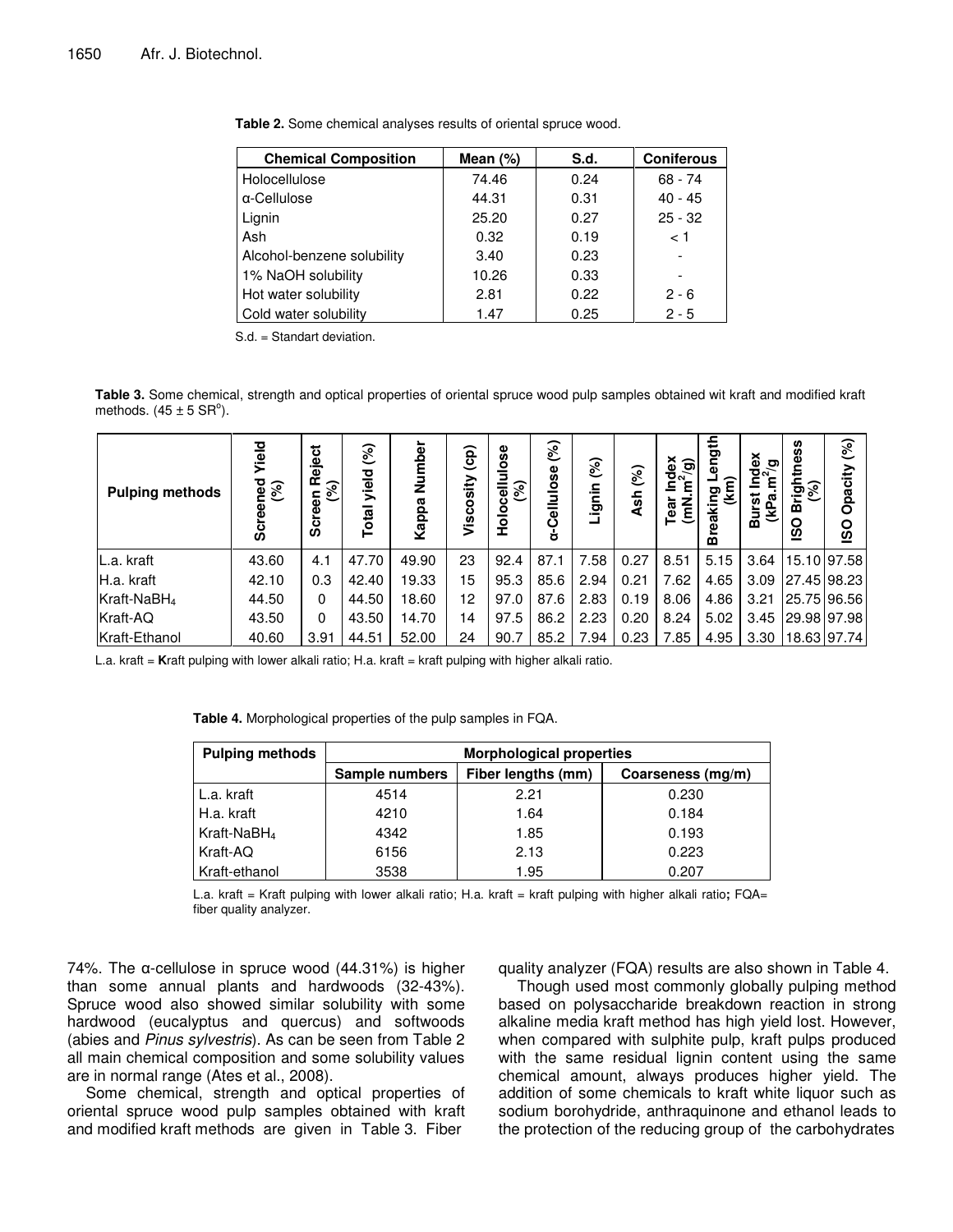

**Figure 1.** Scanning electron microscope (SEM) observation of L.a. kraft (lower active alkali) pulp fibers.

against peeling reaction and thus, obtained papers show higher strength and optical properties.

For La-kraft pulping method (with 20% active alkali and 30% sulphidity charge) screened yield, kappa number and pulp viscosity were obtained as 43.60%, 49.90 and 23 cp, respectively, whereas, Ha-kraft pulping method (with 30% active alkali and 20% sulphidity charge) gave 42.10%, 19.33 and 15 cp, respectively. Using higher alkali condition caused kappa number, viscosity and yield decrease. Although, these decreases were not much in screened yield, reduction in kappa number and viscosities of pulp samples were significant. Holocellulose content of the Ha-kraft pulps and  $\alpha$ -cellulose content of the La-kraft pulps were higher when compared with another 3.04 and 1.72% respectively.

At the same pulping temperature and time level, reduction in lignin content viscosity and increase in screened yield for kraft-NaBH<sub>4</sub> and kraft-AQ pulp were observed. Using lower sulphidity charge in the mentioned modified kraft methods will make positive contribution to water and air pollution. Also, since  $Na<sub>2</sub>S$  is about five times more expensive than NaOH, modified kraft pulping methods significantly provides lower pulping cost. However, the highest holocellulose and  $\alpha$ -cellulose ratio and the lowest lignin content were obtained for kraft-NaBH<sub>4</sub> and kraft-AQ pulps.

In a previous study, obtained screened yield, holo $cellulose content,  $\alpha$ -cellulose content and residual lignin$ ratio was 41.9, 80.9, 65.9 and 18.1%, respectively for

olive wood kraft pulp (Lopez et al., 2000). However, in the present study, screened yield, holocellulose content,  $\alpha$ cellulose content, residual lignin ratio and ash content were obtained as 44.50, 97.0, 87.6 and 2.83%, respectively, for Kraft-NaBH<sub>4</sub> pulp sample. Also, modified kraft methods gave more bleachable pulps. In another study, lower screened yield and higher kappa number were obtained (Deniz et al., 2004).

Due to its higher content of fines and shorter average fiber length, the soda-AQ pulp had lower breaking length and tear index than the ethanol pulp. The reason is probably because the carbohydrates are being protected more effectively against hydrolysis in a high alcoholic environment (Akgul and Kirci, 2002) coupled with the effect of the alkali in white liquor. Kraft-AQ pulp showed similar characteristics with soda-AQ pulp. There is no significant difference between the two alkaline pulps.

The fibres of the pulp of SEM observations (Figures 1, 2, 3, 4 and 5) are smooth, clean and samples show no fibrillation, but are of different thickness and the fine ratio is lower. As can be seen on Figures 2 and 5, cooking chemicals were well penetrated in cell wall and lignin in the structure was well degraded. Precipitation of lignin on fibers and maximum kappa number was obtained for kraft-ethanol pulp. Figures 1, 3 and 4 gave higher thickness and lower flexibility but fibers of pulp from H.a. kraft, kraft-AQ and kraft-NaBH<sub>4</sub> were softer and thinner than L.a. kraft and kraft-ethanol. This can be explaned with low degradation of holocellulose.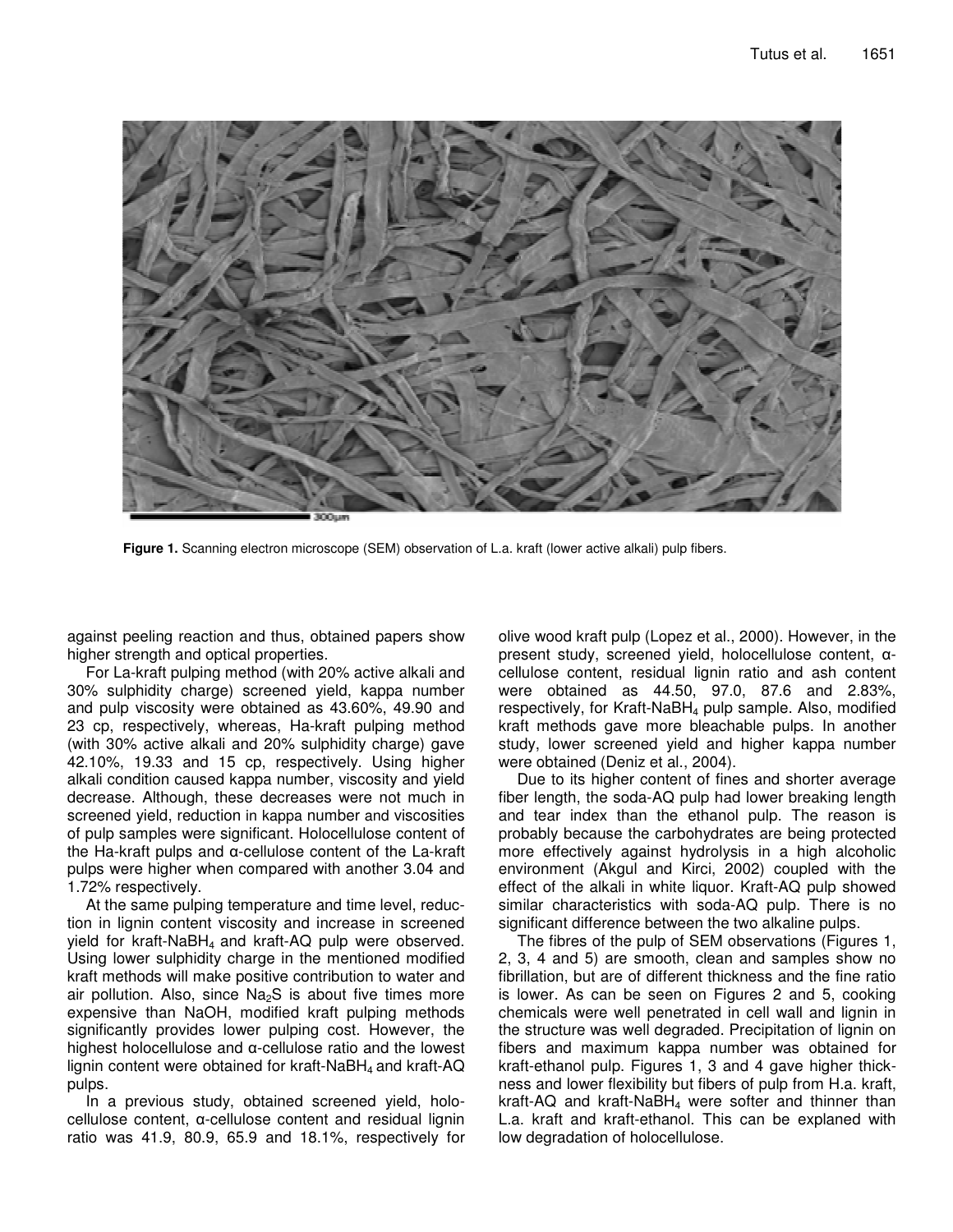

**Figure 2.** Scanning electron microscope (SEM) observation of L.a. kraft (higher active alkali) pulp fibers.



**Figure 3.** Scanning electron microscope (SEM) observation of kraft-NaBH<sup>4</sup> fibers.

## **Conclusion**

Kraft (H.a. kraft and L.a. kraft) and modified kraft methods were compared and kraft-AQ, kraft-NaBH<sub>4</sub> and kraftethanol were determined as an optimal pulping method for yield and chemical properties of pulp samples. It is worth noting that when this method is used, chemicals with lower sulphur content is preferable. This method tends to partially prevent water and air pollution and thus, pulp production is more environmentally suitable. In addition, production costs is reduced when using lower sulphidity rate and higher alkali charge. Finally, high yield, quality and easy bleachable pulps can be produced with kraft-AQ and kraft-NaBH<sup>4</sup> methods.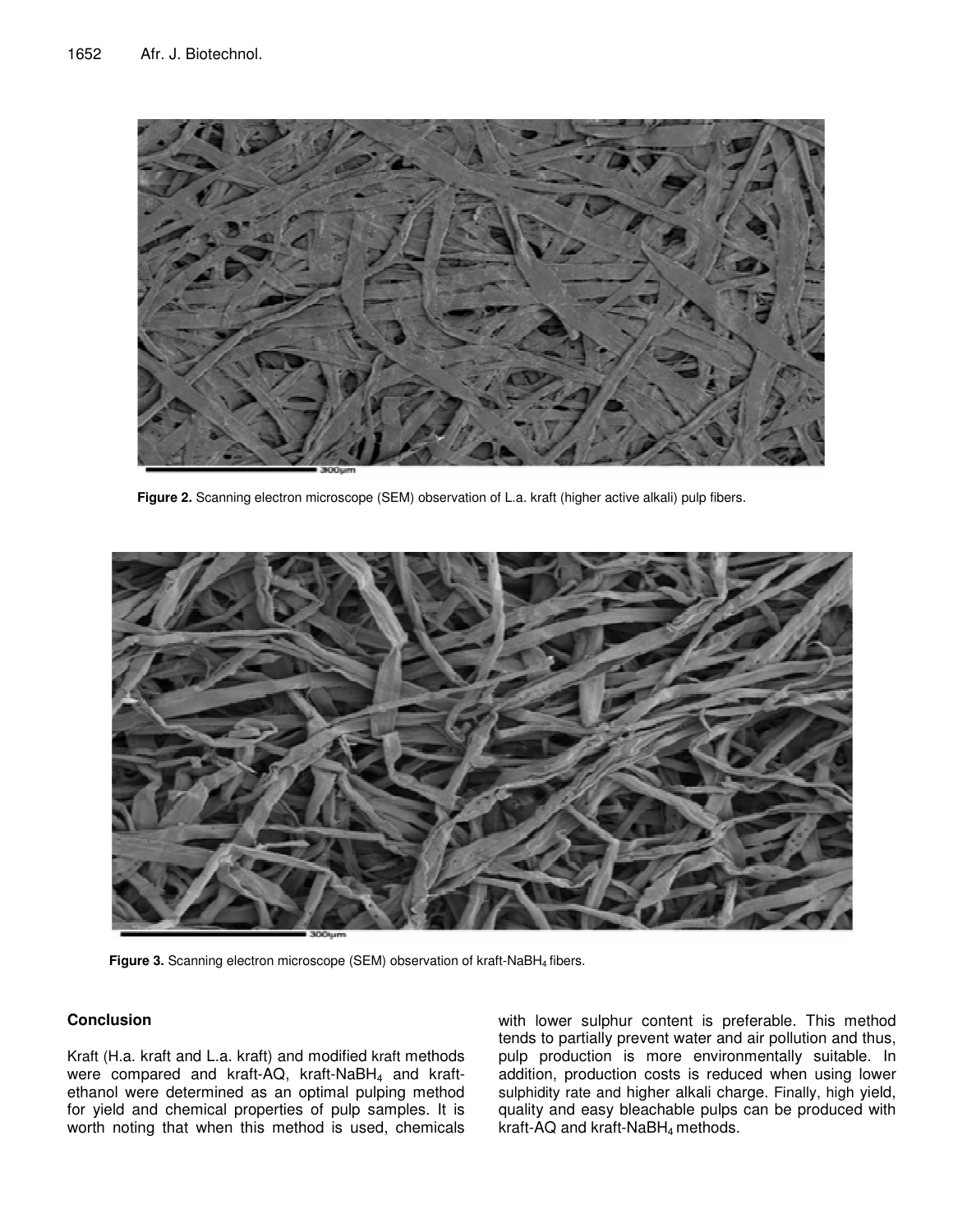

**Figure 4.** Scanning electron microscope (SEM) observation of kraft-AQ fibers.



**Figure 5.** Scanning electron microscope (SEM) observation of kraft-ethanol fibers.

# **ACKNOWLEDGEMENTS**

Authors are also thankful to Dr. Huining Xiao, Department of Chemical Engineering and Limerick Pulp and Paper Centre, University of New Brunswick, Fredericton, Canada for SEM microphotographs.

#### **REFERENCES**

- Akgul A, Kırcı H (2002). Production of dissolving grade pulp from poplar wood by ethanol-water process. Turk. J. Agric. For. 26: 239-245. Anonymous (1992). Tappi Test Methods, Tappi Press, Atlanta, Georgia.
- Anonymous (1997a). ISO/DIS, 2470; Paper, board and pulpmeasurement of blue reflection factor (ISO brightness) Beuth-

Verlag, 10772, Berlin.

- Anonymous (1997b). ISO/DIS, 2471; Paper and board determination of opacity (paper backing) diffuse reflectance Method.
- Ates S, Ni Y, Akgul M, Tozluoglu A (2008). Characterization and evaluation of Paulownia elongota as a raw material for paper production. Afr. J. Biotechnol. 7(22): 4153-4158.
- Bensend DW (1975). Wood Technology Forestry 380, Department of Forestry Iowa State University, Ames, Iowa.
- Bozkurt AY, Ve Erdin N (1997). Odun Teknolojisi, IU Yayınları, Yayın No: 3998, İstanbul.
- Casey JP (1979). Pulp and Paper Chemistry and Chemical Technology, John Wiley and Sons, Vol. 1, New York, USA.
- Deniz I, Kırcı H, Ates S (2004). Optimization of Wheat Straw *Triticum drum* Kraft Pulping, Ind. Crops Prod. 19: 237-243.
- Fengel D, Wegener G (1989). Wood Chemistry, Ultrastructure, Reactions, Walter de Gruyter, Berlin-New York.
- Gullichsen J, Fogelbolm CJ (2000). Chemical Pulping, Papermaking